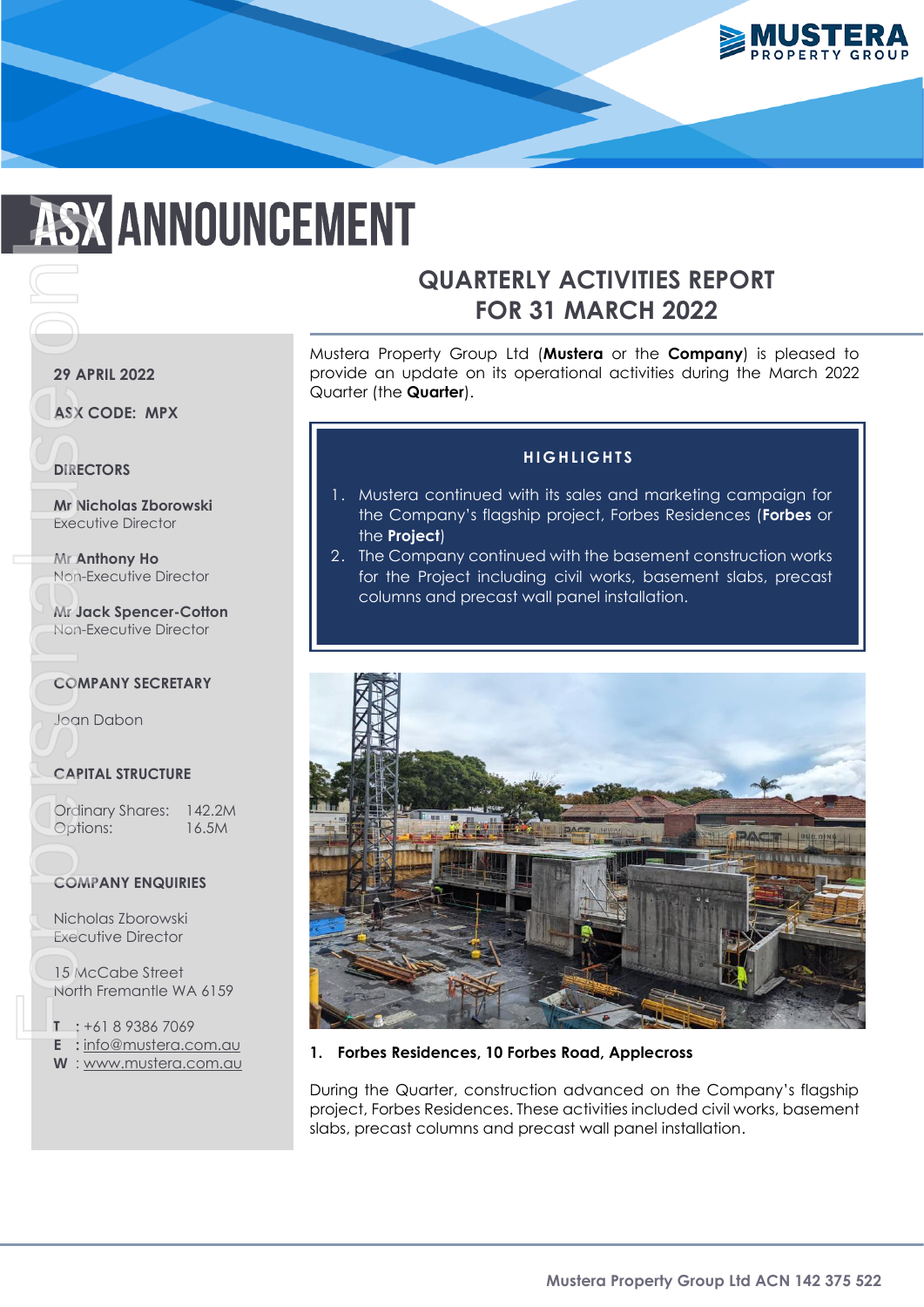

In addition to the construction activities the Company continued with its sales and marketing campaign for the Project.

# **2. 75 Haig Park Circle, East Perth**

During the Quarter, the Company progressed with the removal of the restrictive covenant registered on the property's title which restricted the use of the lot to a car parking area and for no other use.

Subsequently in April, the Company executed the surrender of covenant deed to which the authority and the Company agreed that the covenant be surrendered by the Authority pursuant to s129B of the Transfer of Land Act 1893 and extinguished.

In addition, the Company continued to assess development options for the property during the period.

### **3. 15 McCabe Street, North Fremantle**

During the Quarter the Company engaged with key consultant to commence with the planning, design and feasibility studies for the North Fremantle Project.

The schematic design will commence in Q2 2022 and it is anticipated that a development application will be lodged in Q3 2022.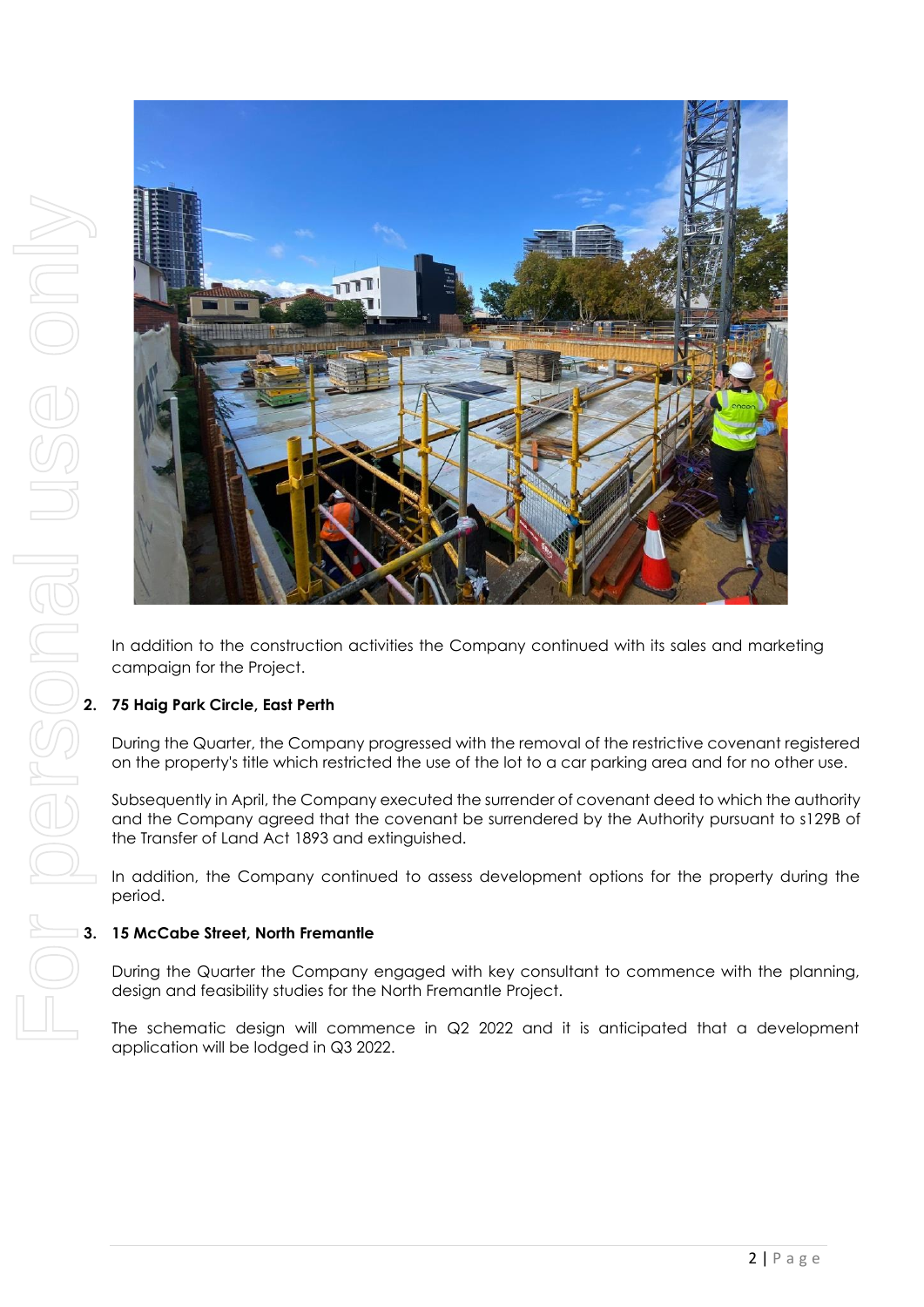# **4. Corporate Commentary**

### *Payments to related parties*

A description of and explanation for payments to related parties and their associates per Section 6.1 of the Appendix 4C following this Quarterly Activities Report is set out in the table below.

| Payments to related parties of the entity and their<br>associates       | Current<br>Quarter<br>\$A'000 | <b>Previous</b><br>Quarter<br>\$A'000 |
|-------------------------------------------------------------------------|-------------------------------|---------------------------------------|
| Directors' remuneration                                                 |                               |                                       |
| Executive Director                                                      | 50                            | 50                                    |
| Non-Executive Directors                                                 | 12                            | 9                                     |
| <b>Total Directors' remuneration</b>                                    | 62                            | 59                                    |
| Total payments to related parties of the entity and<br>their associates | 62                            | 59                                    |

### **AUTHORISED BY**

### **THE BOARD OF DIRECTORS**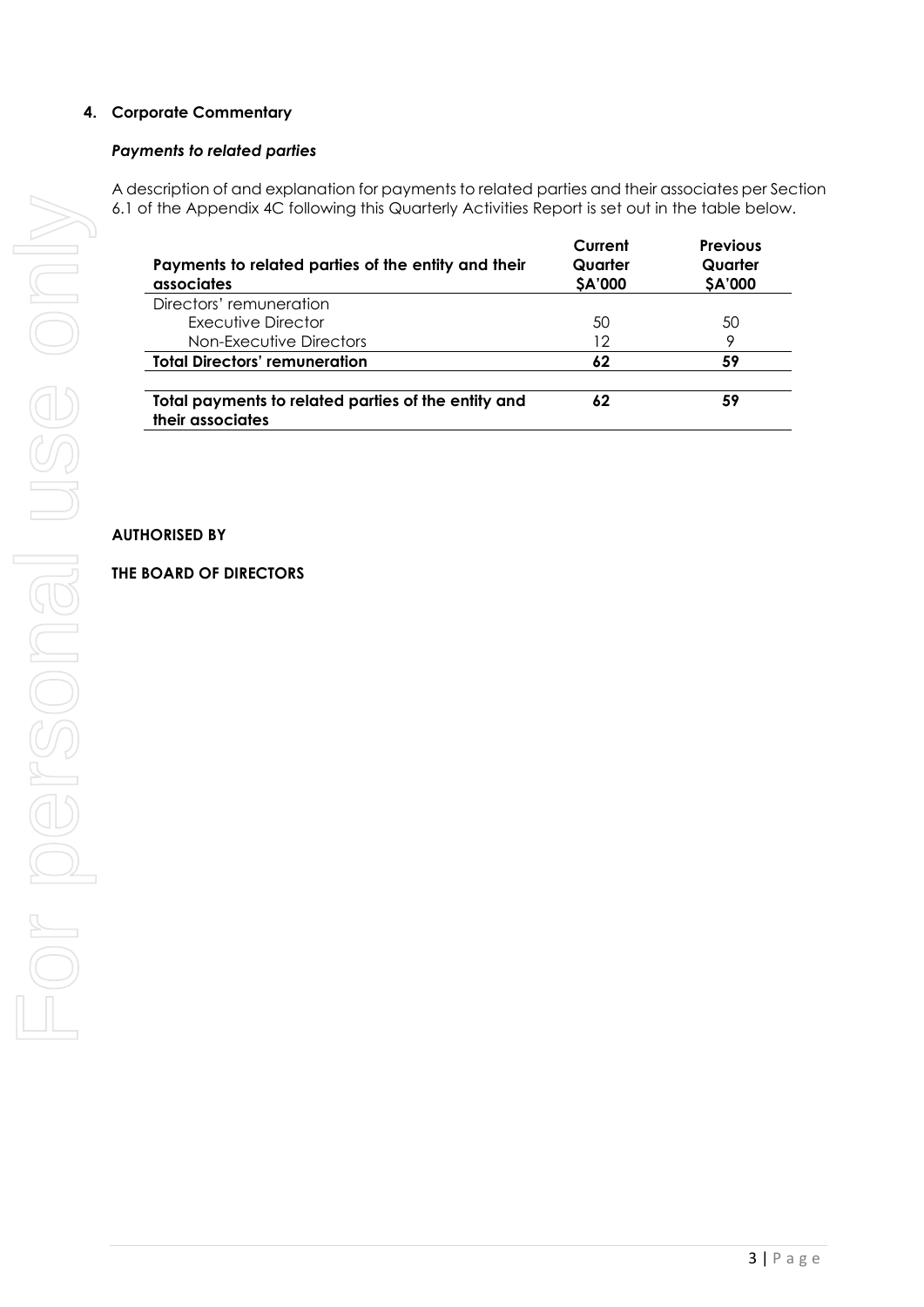# **Appendix 4C**

# **Quarterly cash flow report for entities subject to Listing Rule 4.7B**

| Name of entity                           |               |  |
|------------------------------------------|---------------|--|
| Mustera Property Group Ltd               |               |  |
| ABN<br>Quarter ended ("current quarter") |               |  |
| 13 142 375 522                           | 31 March 2022 |  |

| <b>Consolidated statement of cash flows</b> |                                                     | <b>Current quarter</b><br>\$A'000 | Year to date (9)<br>months)<br>\$A'000 |
|---------------------------------------------|-----------------------------------------------------|-----------------------------------|----------------------------------------|
| 1.                                          | Cash flows from operating activities                |                                   |                                        |
| 1.1                                         | Receipts from customers                             | 524                               | 3,167                                  |
| 1.2                                         | Payments for                                        |                                   |                                        |
|                                             | (a) research and development                        |                                   |                                        |
|                                             | product manufacturing and operating<br>(b)<br>costs | (3,691)                           | (9,699)                                |
|                                             | advertising and marketing<br>(C)                    | (41)                              | (275)                                  |
|                                             | leased assets<br>(d)                                | (5)                               | (15)                                   |
|                                             | staff costs<br>(e)                                  | (95)                              | (330)                                  |
|                                             | (f)<br>administration and corporate costs           | (84)                              | (554)                                  |
| 1.3                                         | Dividends received (see note 3)                     |                                   |                                        |
| 1.4                                         | Interest received                                   |                                   | 4                                      |
| 1.5                                         | Interest and other costs of finance paid            | (411)                             | (642)                                  |
| 1.6                                         | Income taxes paid                                   |                                   | (4)                                    |
| 1.7                                         | Government grants and tax incentives                |                                   |                                        |
| 1.8                                         | Other (provide details if material)                 |                                   |                                        |
| 1.9                                         | Net cash from / (used in) operating<br>activities   | (3,803)                           | (8, 348)                               |

| 2.  |                             | Cash flows from investing activities |     |        |
|-----|-----------------------------|--------------------------------------|-----|--------|
| 2.1 | Payments to acquire or for: |                                      |     |        |
|     | (a)                         | entities                             |     | 1425   |
|     | (b)                         | businesses                           |     |        |
|     | $\left( \mathrm{c}\right)$  | property, plant and equipment        | (5) | (5)    |
|     | (d)                         | investments                          |     | (3.000 |
|     | (e)                         | intellectual property                |     |        |
|     | (f)                         | other non-current assets             |     |        |
|     |                             |                                      |     |        |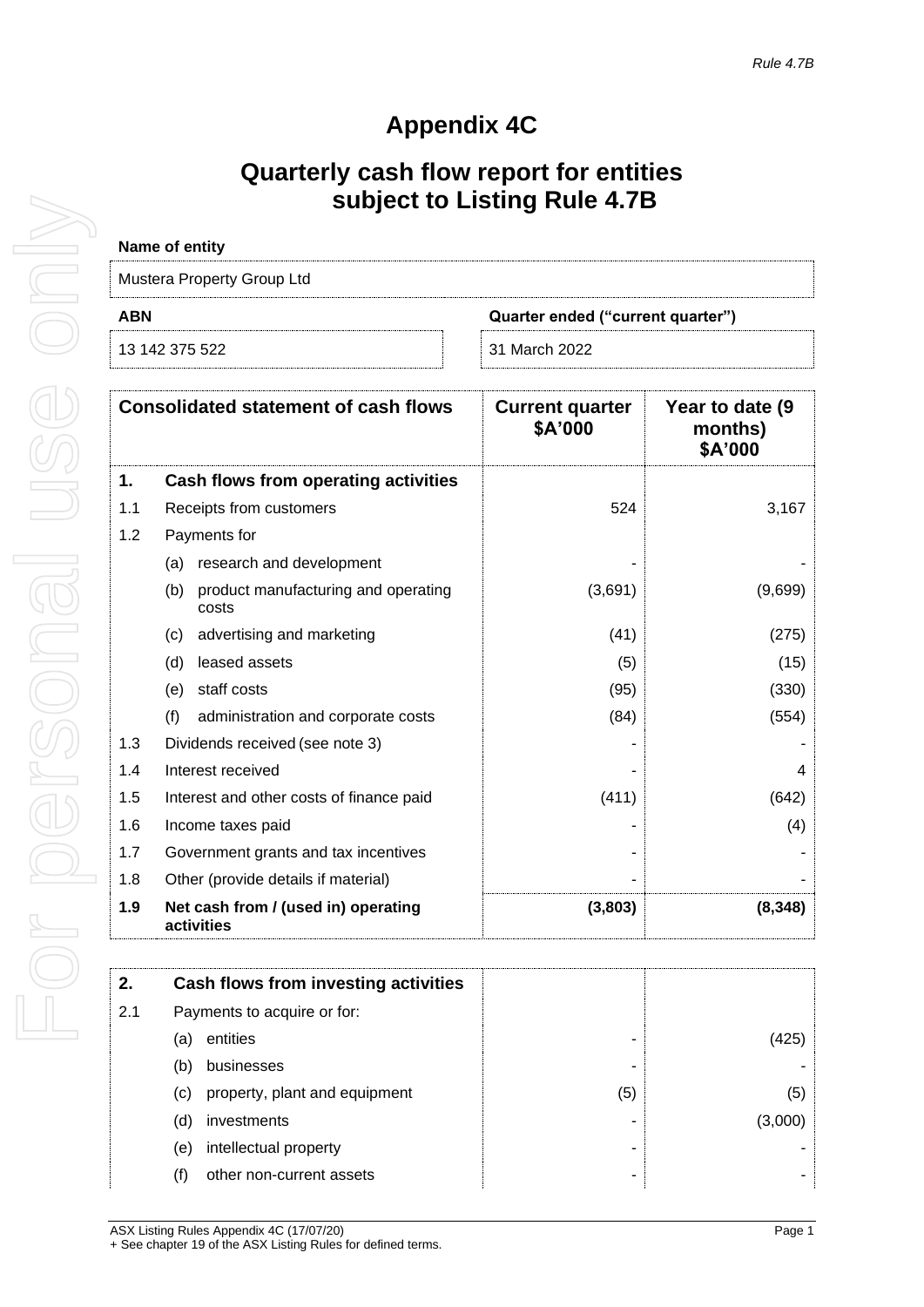|     | <b>Consolidated statement of cash flows</b>       | <b>Current quarter</b><br>\$A'000 | Year to date (9)<br>months)<br>\$A'000 |
|-----|---------------------------------------------------|-----------------------------------|----------------------------------------|
| 2.2 | Proceeds from disposal of:                        |                                   |                                        |
|     | entities<br>(a)                                   |                                   |                                        |
|     | (b)<br>businesses                                 |                                   |                                        |
|     | property, plant and equipment<br>(c)              |                                   |                                        |
|     | (d)<br>investments                                |                                   | 1,350                                  |
|     | (e)<br>intellectual property                      |                                   |                                        |
|     | (f)<br>other non-current assets                   |                                   |                                        |
| 2.3 | Cash flows from loans to other entities           |                                   | (1,100)                                |
| 2.4 | Dividends received (see note 3)                   |                                   |                                        |
| 2.5 | Other (provide details if material)               |                                   |                                        |
| 2.6 | Net cash from / (used in) investing<br>activities | (5)                               | (3, 180)                               |

| 3.   | Cash flows from financing activities                                                          |       |         |
|------|-----------------------------------------------------------------------------------------------|-------|---------|
| 3.1  | Proceeds from issues of equity securities<br>(excluding convertible debt securities)          |       | 7,002   |
| 3.2  | Proceeds from issue of convertible debt<br>securities                                         |       |         |
| 3.3  | Proceeds from exercise of options                                                             |       |         |
| 3.4  | Transaction costs related to issues of<br>equity securities or convertible debt<br>securities |       | (168)   |
| 3.5  | Proceeds from borrowings                                                                      | 3,790 | 8,934   |
| 3.6  | Repayment of borrowings                                                                       |       | (2,640) |
| 3.7  | Transaction costs related to loans and<br>borrowings                                          |       | (1,096) |
| 3.8  | Dividends paid                                                                                |       |         |
| 3.9  | Other (Fund distributions, Term deposits<br>closed)                                           | 18    | (146)   |
| 3.10 | Net cash from / (used in) financing<br>activities                                             | 3,808 | 11,887  |

| 4.  | Net increase / (decrease) in cash and<br>cash equivalents for the period |         |          |
|-----|--------------------------------------------------------------------------|---------|----------|
| 4.1 | Cash and cash equivalents at beginning of<br>period                      | 780     | 421      |
| 4.2 | Net cash from / (used in) operating<br>activities (item 1.9 above)       | (3,803) | (8,348)  |
| 4.3 | Net cash from / (used in) investing activities<br>(item 2.6 above)       | (5)     | (3, 180) |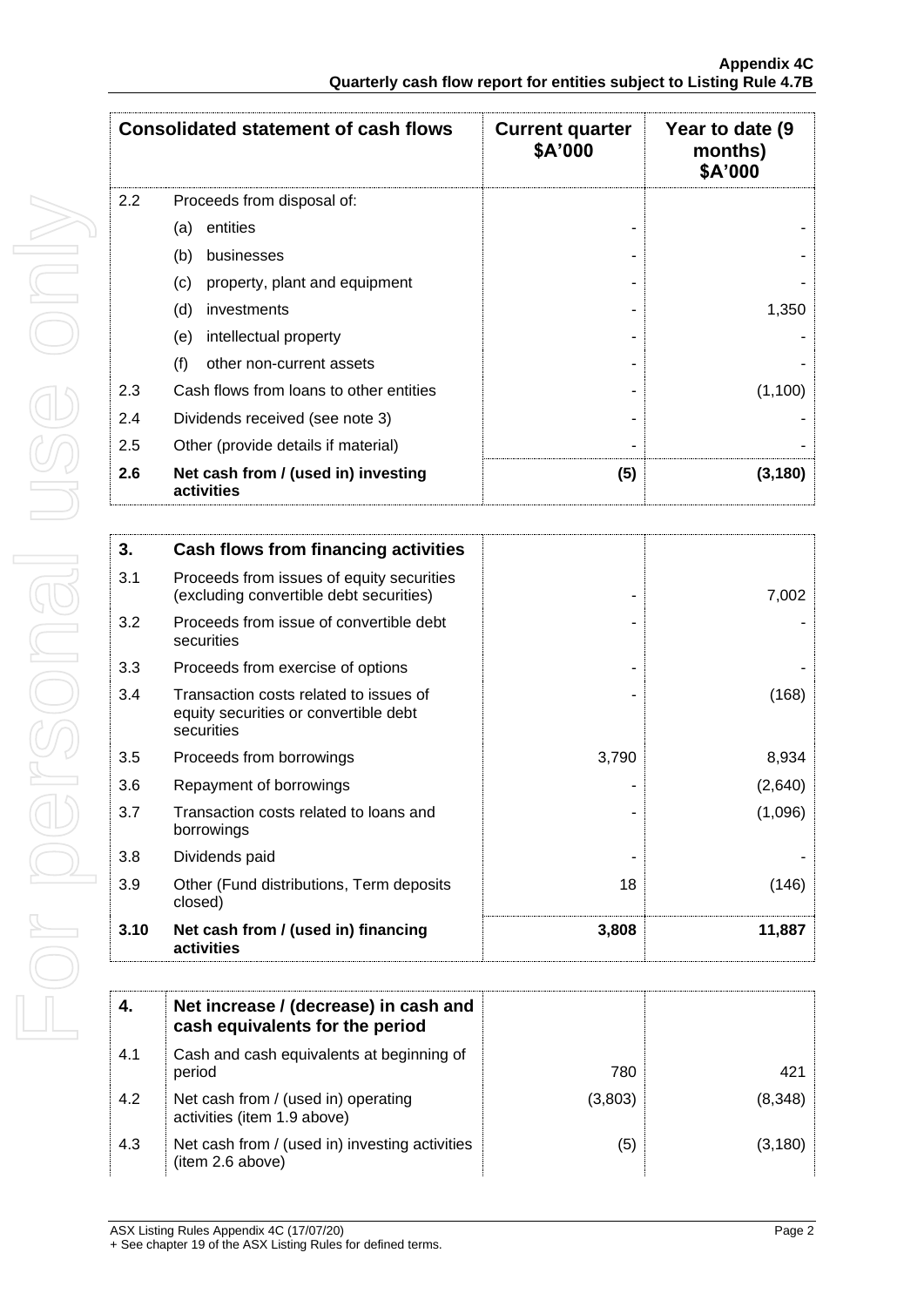| Consolidated statement of cash flows |                                                                     | <b>Current quarter</b><br>\$A'000 | Year to date (9<br>months)<br>\$A'000 |
|--------------------------------------|---------------------------------------------------------------------|-----------------------------------|---------------------------------------|
| 4.4                                  | Net cash from / (used in) financing activities<br>(item 3.10 above) | 3,808                             | 11.887                                |
| 4.5                                  | Effect of movement in exchange rates on<br>cash held                |                                   |                                       |
| 4.6                                  | Cash and cash equivalents at end of<br>period                       | 780                               | 780                                   |

| 5.  | Reconciliation of cash and cash<br>equivalents<br>at the end of the quarter (as shown in the<br>consolidated statement of cash flows) to the<br>related items in the accounts | <b>Current quarter</b><br>\$A'000 | <b>Previous quarter</b><br>\$A'000 |
|-----|-------------------------------------------------------------------------------------------------------------------------------------------------------------------------------|-----------------------------------|------------------------------------|
| 5.1 | Bank balances                                                                                                                                                                 | 780                               | 780                                |
| 5.2 | Call deposits                                                                                                                                                                 |                                   |                                    |
| 5.3 | <b>Bank overdrafts</b>                                                                                                                                                        |                                   |                                    |
| 5.4 | Other (provide details)                                                                                                                                                       |                                   |                                    |
| 5.5 | Cash and cash equivalents at end of<br>quarter (should equal item 4.6 above)                                                                                                  | 780                               | 780                                |

| 6.  | Payments to related parties of the entity and their<br>associates                                                                                           | <b>Current quarter</b><br><b>\$A'000</b> |
|-----|-------------------------------------------------------------------------------------------------------------------------------------------------------------|------------------------------------------|
| 6.1 | Aggregate amount of payments to related parties and their<br>associates included in item 1 (director remuneration)                                          |                                          |
| 6.2 | Aggregate amount of payments to related parties and their<br>associates included in item 2                                                                  |                                          |
|     | Note: if any amounts are shown in items 6.1 or 6.2, your quarterly activity report must include a description of, and an<br>explanation for, such payments. |                                          |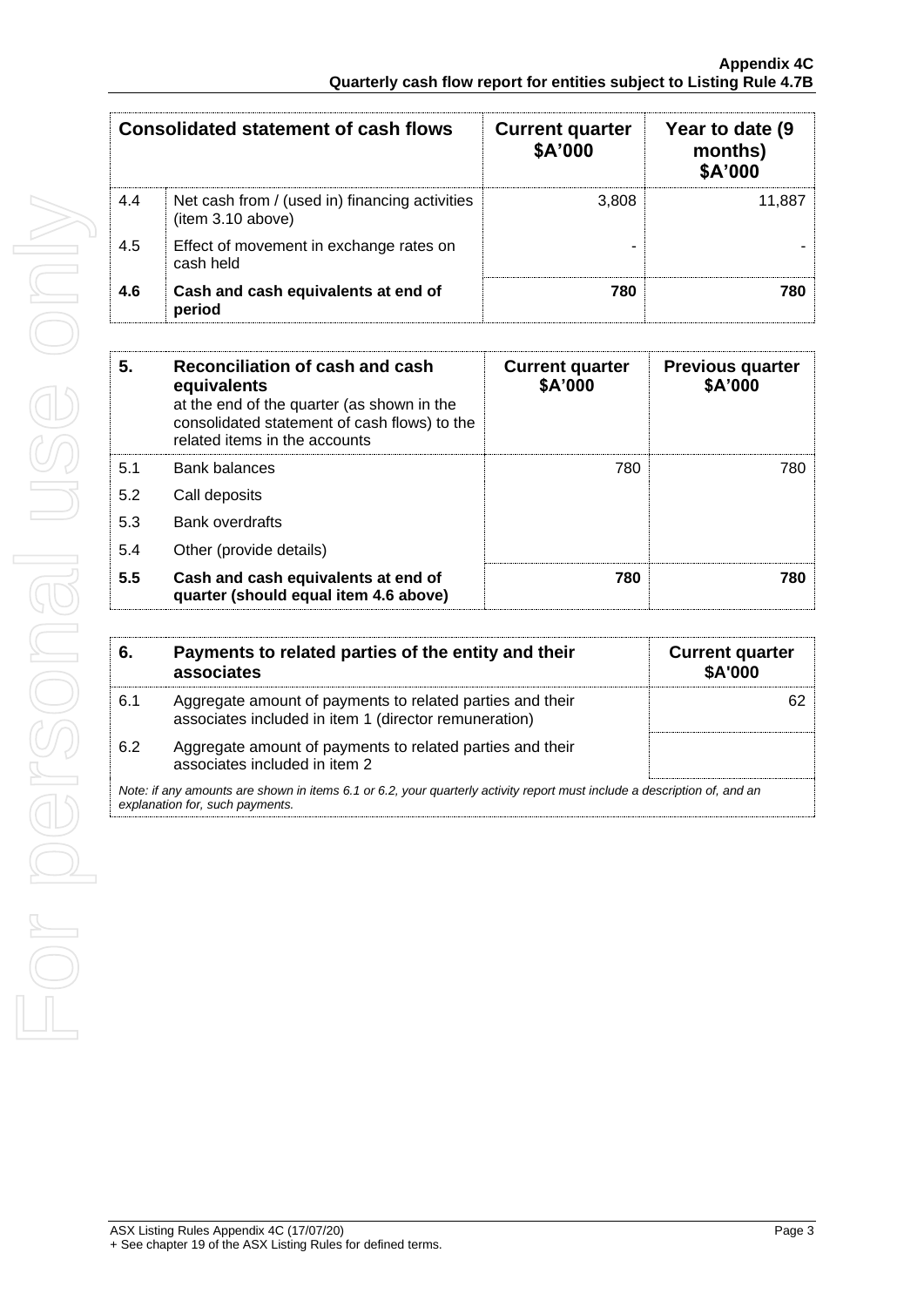| 7.  | <b>Financing facilities</b><br>Note: the term "facility' includes all forms of financing<br>arrangements available to the entity.<br>Add notes as necessary for an understanding of the                                                                                                                                                              | <b>Total facility</b><br>amount at quarter<br>end | Amount drawn at<br>quarter end<br>\$A'000 |
|-----|------------------------------------------------------------------------------------------------------------------------------------------------------------------------------------------------------------------------------------------------------------------------------------------------------------------------------------------------------|---------------------------------------------------|-------------------------------------------|
|     | sources of finance available to the entity.                                                                                                                                                                                                                                                                                                          | \$A'000                                           |                                           |
| 7.1 | Loan facilities                                                                                                                                                                                                                                                                                                                                      | 51,300                                            | 8,927                                     |
| 7.2 | Credit standby arrangements                                                                                                                                                                                                                                                                                                                          |                                                   |                                           |
| 7.3 | Other (business credit card)                                                                                                                                                                                                                                                                                                                         | 50                                                | 3                                         |
| 7.4 | <b>Total financing facilities</b>                                                                                                                                                                                                                                                                                                                    | 51,350                                            | 8,930                                     |
| 7.5 | Unused financing facilities available at quarter end                                                                                                                                                                                                                                                                                                 |                                                   | 43,200                                    |
| 7.6 | Include in the box below a description of each facility above, including the lender, interest<br>rate, maturity date and whether it is secured or unsecured. If any additional financing<br>facilities have been entered into or are proposed to be entered into after quarter end,<br>include a note providing details of those facilities as well. |                                                   |                                           |
|     | \$51.3m loan note subscription agreement with PAG, interest 4.90% PA, redemption 22<br>months from date of first issue of loan notes. For the purpose of refinancing existing debt<br>secured against land and financing costs associated with the development and construction<br>of the Forbes project.                                            |                                                   |                                           |

| 8.                                                                                                                                      |                                                                                                                                                                                                                                 | Estimated cash available for future operating activities                                                                                                                                                       | \$A'000 |  |
|-----------------------------------------------------------------------------------------------------------------------------------------|---------------------------------------------------------------------------------------------------------------------------------------------------------------------------------------------------------------------------------|----------------------------------------------------------------------------------------------------------------------------------------------------------------------------------------------------------------|---------|--|
| 8.1                                                                                                                                     |                                                                                                                                                                                                                                 | Net cash from / (used in) operating activities (item 1.9)                                                                                                                                                      | (3,803) |  |
| 8.2                                                                                                                                     |                                                                                                                                                                                                                                 | Cash and cash equivalents at quarter end (item 4.6)                                                                                                                                                            | 780     |  |
| 8.3                                                                                                                                     | Unused finance facilities available at quarter end (item 7.5)                                                                                                                                                                   |                                                                                                                                                                                                                | 42,420  |  |
| 8.4                                                                                                                                     |                                                                                                                                                                                                                                 | Total available funding (item $8.2 +$ item $8.3$ )                                                                                                                                                             | 43,200  |  |
| 8.5                                                                                                                                     | item 8.1)                                                                                                                                                                                                                       | Estimated quarters of funding available (item 8.4 divided by                                                                                                                                                   | 11.36   |  |
|                                                                                                                                         |                                                                                                                                                                                                                                 | Note: if the entity has reported positive net operating cash flows in item 1.9, answer item 8.5 as "N/A". Otherwise, a<br>figure for the estimated quarters of funding available must be included in item 8.5. |         |  |
| 8.6                                                                                                                                     | If item 8.5 is less than 2 quarters, please provide answers to the following questions:                                                                                                                                         |                                                                                                                                                                                                                |         |  |
| 8.6.1<br>cash flows for the time being and, if not, why not?                                                                            |                                                                                                                                                                                                                                 | Does the entity expect that it will continue to have the current level of net operating                                                                                                                        |         |  |
|                                                                                                                                         | Answer: N/A                                                                                                                                                                                                                     |                                                                                                                                                                                                                |         |  |
|                                                                                                                                         | 8.6.2<br>Has the entity taken any steps, or does it propose to take any steps, to raise further<br>cash to fund its operations and, if so, what are those steps and how likely does it<br>believe that they will be successful? |                                                                                                                                                                                                                |         |  |
|                                                                                                                                         | Answer: N/A                                                                                                                                                                                                                     |                                                                                                                                                                                                                |         |  |
| Does the entity expect to be able to continue its operations and to meet its business<br>8.6.3<br>objectives and, if so, on what basis? |                                                                                                                                                                                                                                 |                                                                                                                                                                                                                |         |  |
|                                                                                                                                         |                                                                                                                                                                                                                                 |                                                                                                                                                                                                                |         |  |

Answer: N/A

*Note: where item 8.5 is less than 2 quarters, all of questions 8.6.1, 8.6.2 and 8.6.3 above must be answered.*